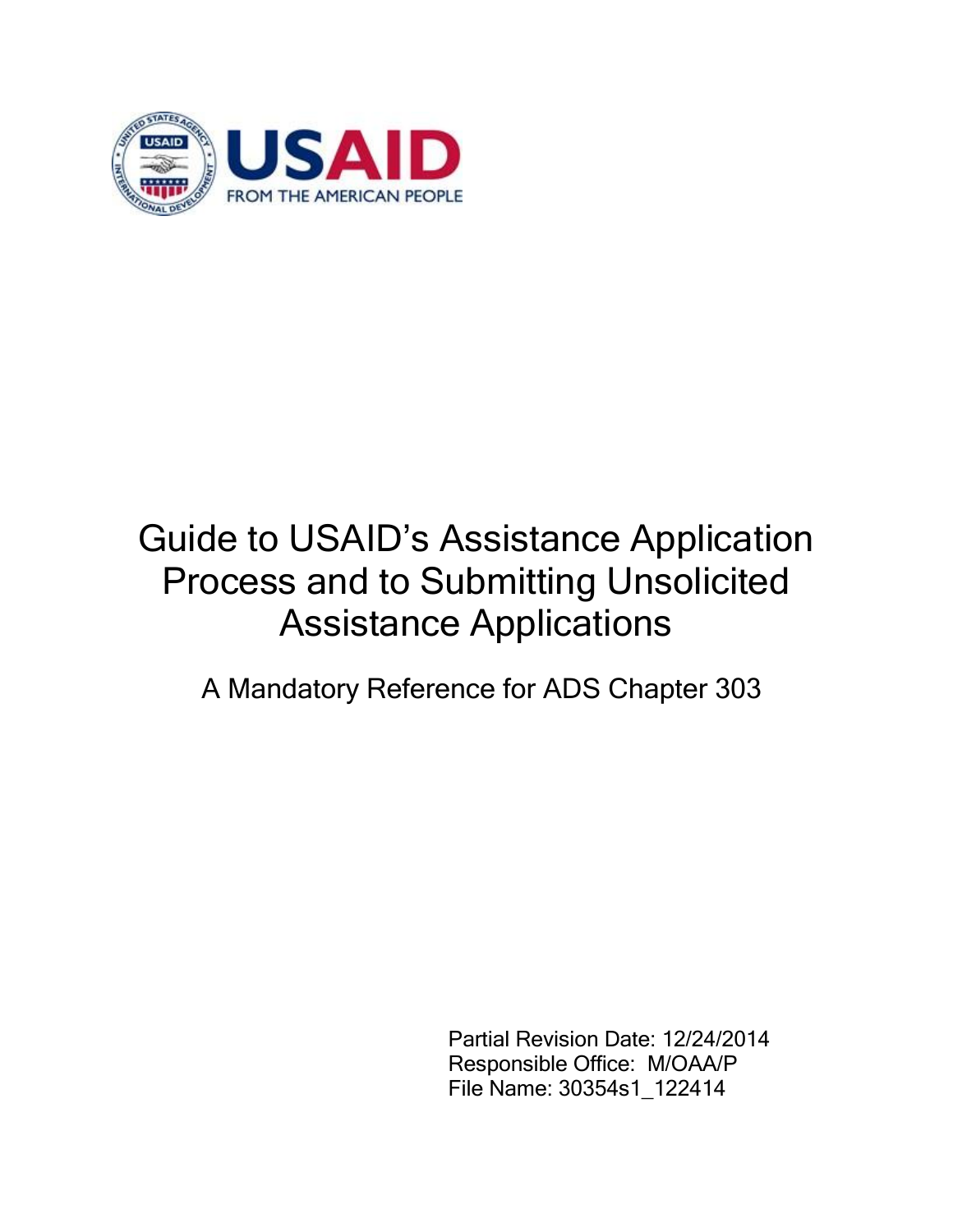### 1. Introduction

The United States Agency for International Development (USAID) is the lead U.S. Government agency that provides economic development and humanitarian assistance to advance U.S. economic and political interests overseas. USAID was created under the Foreign Assistance Act of 1961 in recognition of the above objectives. More information concerning USAID's approach to sustainable development can be found on the USAID webpage ["What We Do.](http://www.usaid.gov/what-we-do)"

#### 2. Assistance Instruments

Use of Grants and Cooperative Agreements. In each instance, USAID will decide on the appropriate award instrument (i.e., grant or cooperative agreement). The Federal Grant and Cooperative Agreement Act (31 U.S.C. Sec. 6301-08) governs the selection of grants and cooperative agreements. A grant or cooperative agreement must be used only when the principal purpose of the relationship between the U.S. Government and the recipient is to transfer a thing of value to the recipient to carry out a public purpose of support or stimulation authorized by Federal statute. The statutory criterion for choosing between grants and cooperative agreements is that for the latter, "substantial involvement is expected between the executive agency and the State, local government, or other recipient when carrying out the activity contemplated in the agreement."

Except as otherwise authorized by statute, **[2 CFR 200 and 2 CFR 700](http://www.ecfr.gov/cgi-bin/text-idx?sid=86473197e53b098a734196dafed39e1f&tpl=/ecfrbrowse/Title02/2tab_02.tpl)** establish uniform administrative requirements for grants and cooperative agreements awarded by USAID to U.S. institutions of higher education, hospitals, and other non-profit organizations, and to U.S. commercial organizations; and to subawards thereunder. In addition to **2 CFR 200** and **2 CFR 700**, USAID has established an Automated Directive System (ADS) chapter to implement USAID policies and standards for awarding and administering grants and cooperative agreements (see **[www.usaid.gov/ads/policy/300/303](http://www.usaid.gov/ads/policy/300/303)**).

#### 3. Assistance Applications

USAID generally undertakes direct assistance programs to benefit developing countries through COMPETITIVE grants and cooperative agreements. This ensures that all activities are concentrated on pre-defined objectives to maximize impact; and that they are consistent, mutually reinforcing and draw support from the best available sources.

While unsolicited applications can be received and reviewed for funding, potential applicants should be aware that only in highly exceptional cases are such applications likely to be approved for funding. Resources available to USAID for programs must be concentrated and focused on clear objectives which fit within program priorities. Thus, only exceptional unsolicited applications can be considered for funding on a noncompetitive basis--ones which present a unique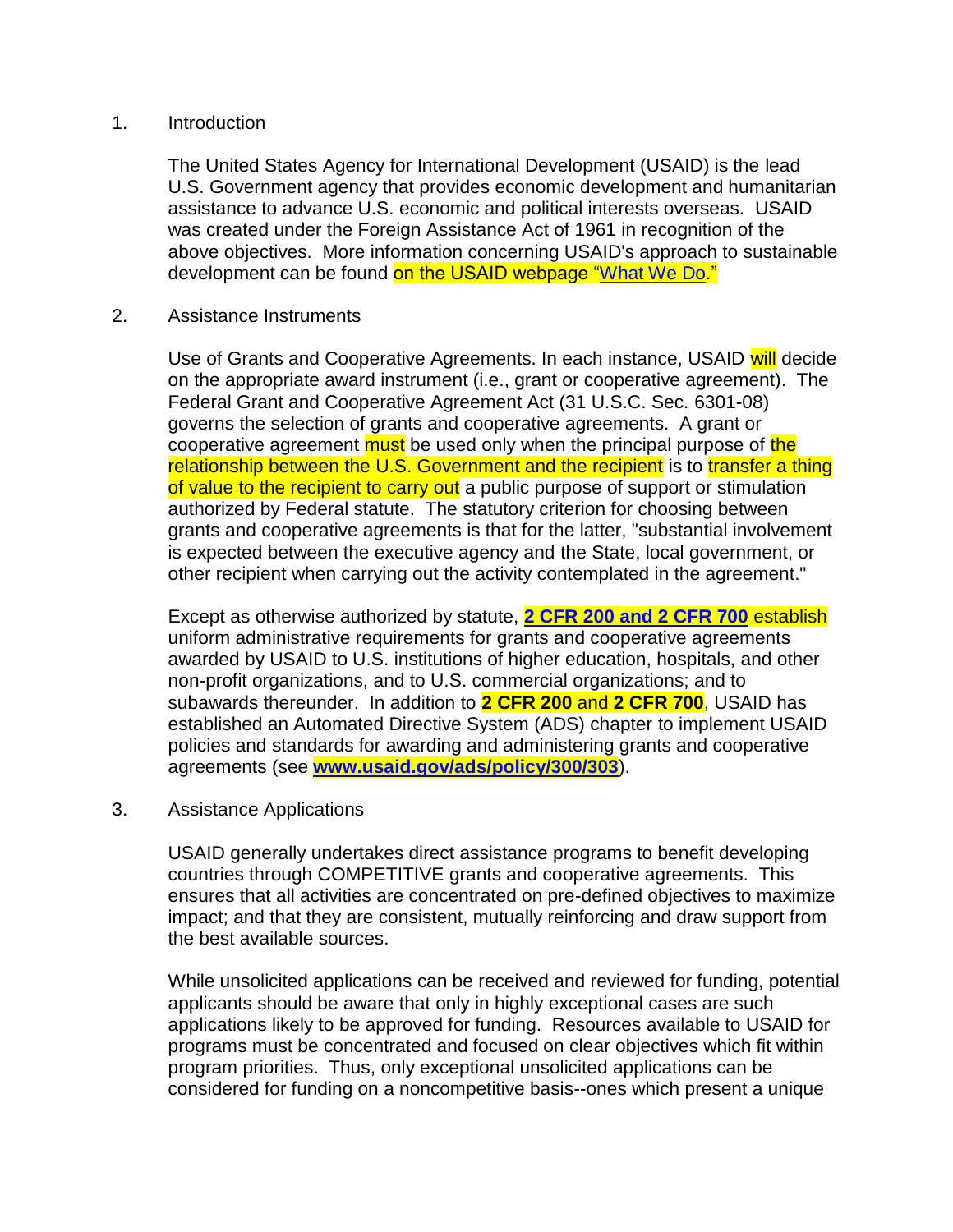approach, are fully supportive of USAID's development objectives, and demonstrate a unique capacity by the applicant to carry out proposed activities and where there is clear support for such activities by the recipient country government or private institutions. Further, only limited funding may be available for even the best of such applications, since most funding is reserved for development priorities already established by USAID.

Accordingly, it is strongly recommended that potential applicants review USAID competitive announcements published on [Grants.gov](http://www.grants.gov/) and review the Agency's [Quarterly Business Forecast.](http://www.usaid.gov/work-usaid/get-grant-or-contract/business-forecast) Applicants responding to specific announcements must follow the directions contained in that announcement. If a potential applicant still desires to submit an unsolicited application, the applicant must follow the procedures described below under Concept Paper.

# 4. Concept Paper Stage & Contents

USAID strongly encourages the submission of a concept paper for initial consideration as opposed to a more lengthy detailed application. An unsolicited concept paper (generally not to exceed five pages) should contain the following:

- (a) Cover Page/Introduction:
	- 1. Name and address of organization or individual;
	- 2. Type of organization (e.g., non-profit, university, etc.);
	- 3. Contact point (phone and e-mail);
	- 4. Names of other organizations (federal and non-federal as well as any other USAID offices) to whom you are/have submitted the application and/or are funding the proposed activity; and
	- 5. Signature of authorized representative of the applicant, authorized to contractually obligate the applicant.
- b) Technical Information:
	- 1. Concise title and objective of proposed activity;
	- 2. Discussion of the objectives, the method of approach, the amount of effort to be employed, the anticipated results, and how the work will help accomplish USAID's mission in the targeted area; and
	- 3. Type of support the applicant requests from USAID (e.g., funds, facilities, equipment, materials, or personnel resources).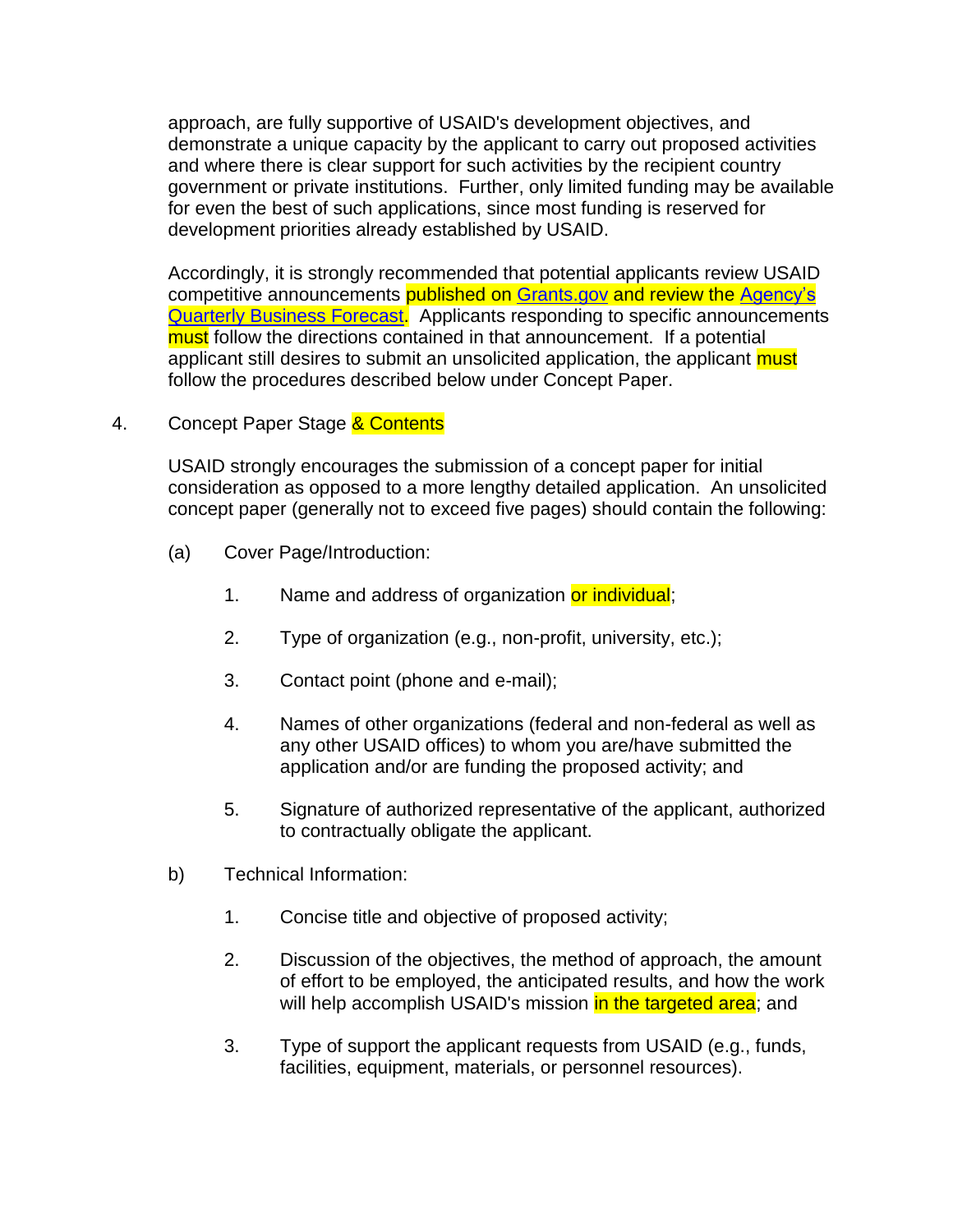- (c) Supporting Information:
	- 1. Proposed estimated cost;
	- 2. Brief cost breakdown (e.g., salaries, travel, etc.);
	- 3. Proposed duration of activity;
	- 4. Any proposed "cost-sharing or matching" (see **2 CFR 200.306**); and
	- 5. Brief description of applicant's previous work and experience, both functionally and geographically.
- 5. Submission of Concept Paper

Electronic submission of concept papers is the preferred method of submission and can made through the Agency's central mailbox: **[UnsolicitedProposals@usaid.gov](mailto:UnsolicitedProposals@usaid.gov)**. The use of the mailbox will ensure that the paper reaches the most appropriate Bureau or Mission.

Unsolicited concept papers may also be submitted directly to the Program Offices within USAID/Washington Bureaus, or directly to USAID Missions. The technical nature of the proposed concept paper, region or country of implementation will determine the applicable Bureau/Mission to which the paper should be submitted. Please select the most applicable USAID/Washington Bureau as listed below, or designate a specific Mission:

Bureau for Democracy, Conflict and Humanitarian Assistance (DCHA) Bureau for Economic Growth, Education and Environment (E3) Bureau for Food Security (BFS) Bureau for Africa Bureau for Asia Bureau for Europe and Eurasia Bureau for Latin America and the Caribbean Bureau for Middle East Specific Mission

Concept papers should be addressed to the attention of the "Senior Program Officer." If the unsolicited proposal mailbox noted above is not used, then two hard copies of the application should be submitted.

# 6. USAID Review of Concept Paper

The cognizant USAID Senior Program Officer or his/her designee should notify the applicant within 30-60 days of any further interest in the application or lack thereof. If USAID has further interest in the proposed activity, USAID may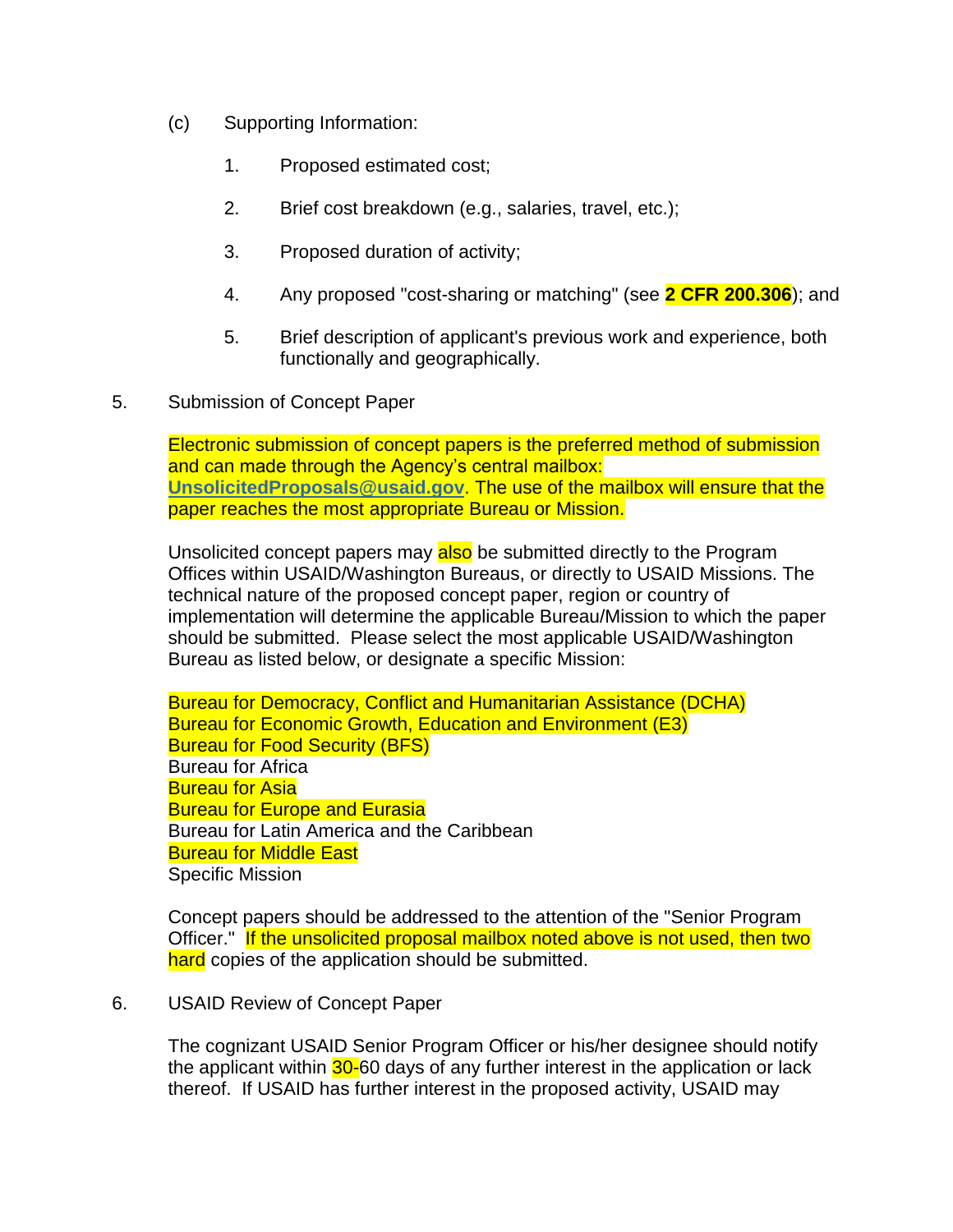request the applicant to submit a more detailed application. Such a request is not a commitment by USAID to support the activity. The applicant's decision to submit a more detailed application is at the applicant's discretion, and any expenses associated with preparation and **submission** of the application is the responsibility of the applicant.

7. Application Stage

The applicant, upon notification from the USAID technical/program office that reviewed the concept paper, must follow any specific instructions provided to them. In general, a more detailed application will involve greater elaboration of the following:

- (a) Program Goals/Objectives;
- (b) Background/Introduction;
- (c) Program Description;
- (d) Milestones/Results/Time line;
- (e) Monitoring/Evaluation Plan;
- (f) Management Plan;
- (g) Business/Cost Section:
	- 1. SF 424, SF424A, SF424B (see [www.grants.gov/web/grants/forms/sf-424-family.html](http://www.grants.gov/web/grants/forms/sf-424-family.html) for the forms and<http://www.grants.gov/web/grants/form-instructions.html> for **form instructions**);
	- 2. Detailed support for cost (breakdown/basis/support see Attachment A for example);
	- 3. Cost Share/Other Donor Support/Program Income (see **2 CFR 200.306-307**); and
	- 4. Past Performance (similar projects last 3 years)
- (h) Certifications, Assurances, Other Statements of the Recipient

The applicant will be required to complete certifications and assurances as a condition of award. These documents will be provided by the Agreement Officer and will include: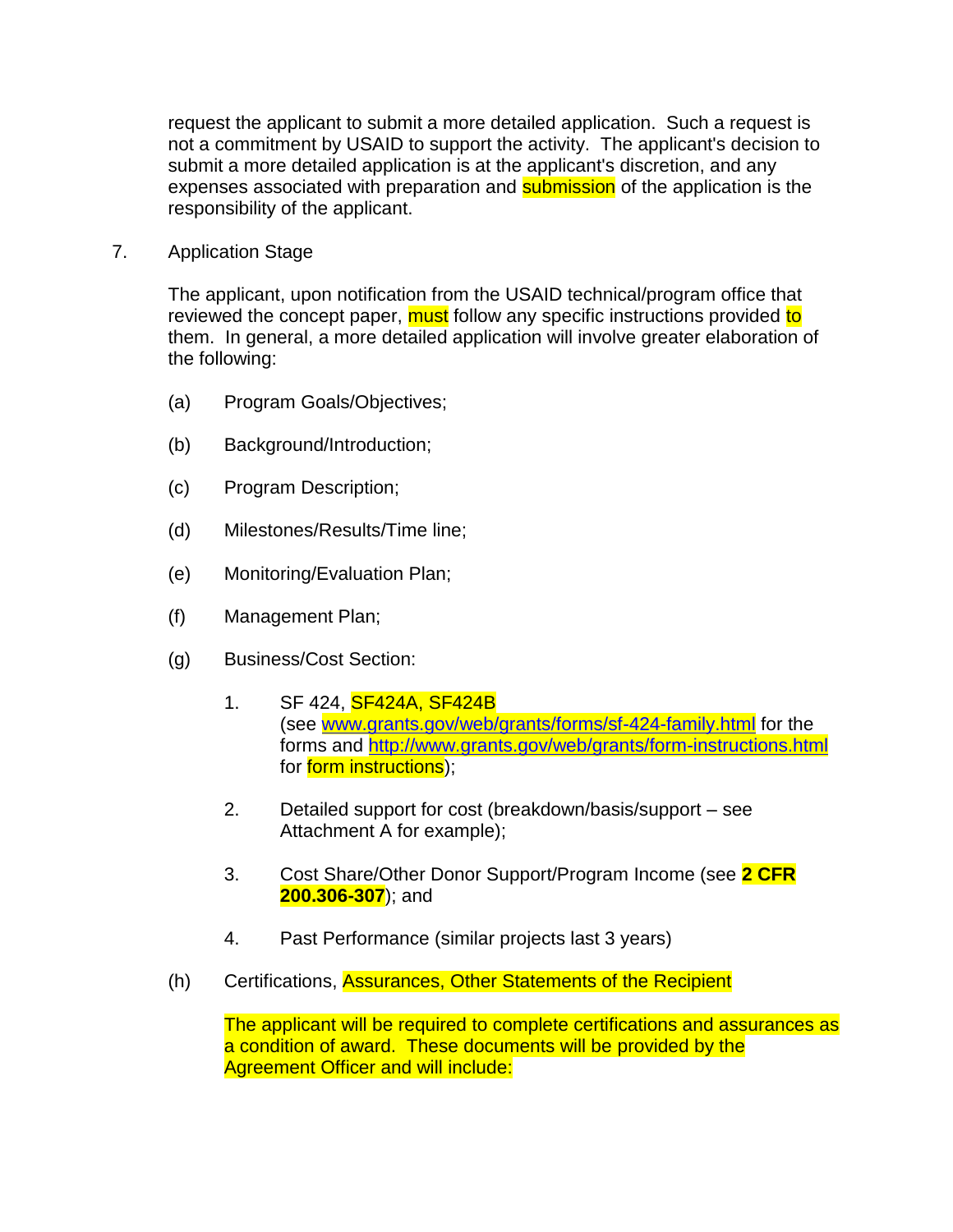- 1. Assurance of Compliance with Laws and Regulations Governing Nondiscrimination in Federally Assisted Programs;
- 2. Certification Regarding Debarment, Suspension, and Other Responsibility Matters--Primary Covered Transactions, and Lower Tier Covered Transactions;
- 3. Certification Regarding Drug Free Work place Requirements;
- 4. Certification Regarding Lobbying;
- 5. Prohibiting Assistance to Drug Traffickers (Required as applicable-- USAID Agreement Officer can advise as to applicability); and
- 6. Certification Regarding Terrorist Financing.
- 8. Evaluation

Decisions to proceed with the award of a noncompetitive grant or cooperative agreement on the basis of an unsolicited application will be made by USAID in accord with the requirements of **ADS 303.3.6.6**. If it is determined that the subject matter of any unsolicited application is acceptable for funding on a noncompetitive basis, the unsolicited application will serve as the basis for negotiation.

9. Award Consideration Stage

The USAID Agreement Officer, upon receipt of an award recommendation with accompanying justification(s) from a technical office, will proceed to negotiate an award. A recommendation does not guarantee an award, nor does it mean that a successful negotiation will lead to an award within the same fiscal year that the concept paper/application was submitted. The final negotiation will typically involve clarifications and/or discussions of any remaining cost issues, and a preaward risk assessment that may or may not require additional information from the applicant. The Agreement Officer is required to make a pre-award risk assessment (see **2 CFR 200.205**).

(a) Applicants with continuing relations with USAID:

This risk assessment can usually be made by the Agreement Officer based on existing information in the application, and by consulting materials from other sources (e.g., reports and findings from audits).

(b) Applicants new to USAID: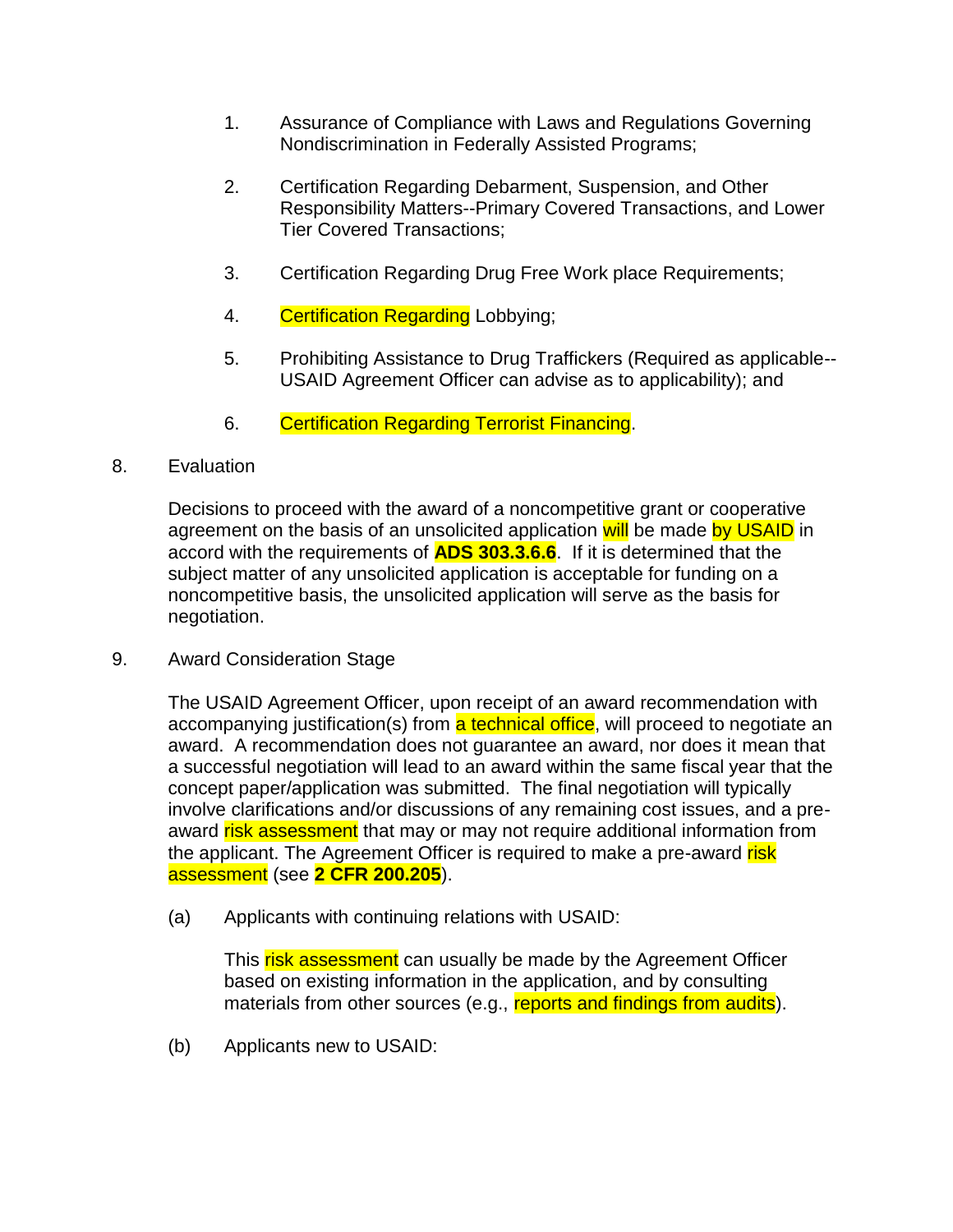This risk assessment will normally require obtaining the following additional information from the applicant:

- 1. audited financial statements (last three years);
- 2. projected budget, cash flow and organization chart; and
- 3. applicable policies and procedures (e.g., accounting, purchasing, property management).
- (c) If the Agreement Officer cannot determine a low degree of risk in making an award to an applicant, he/she must undertake a formal selection survey that may involve a pre-award audit. The Agreement Officer also has the option of placing specific award conditions on the applicant/recipient (see **2 CFR 200.207**).

```
++++++++++++++++++++++++++++++++++++++++++++++++++++++++++++++++++
+++++++++++
```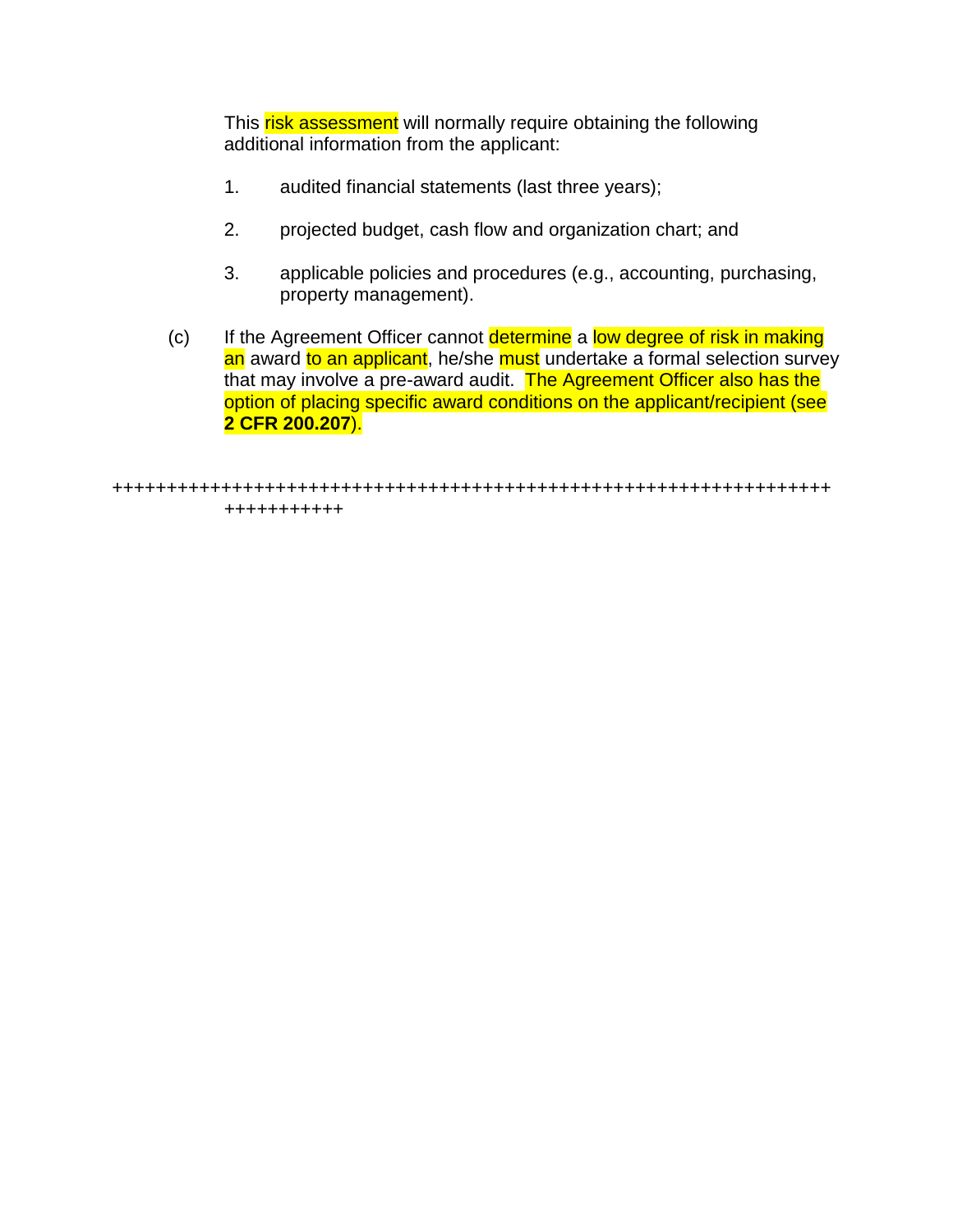SF424 & SF424A Budget Support Information

The sample below illustrates one example of the type of minimal detail and rationale that is needed in order to assist USAID in determining cost reasonableness. Typically, the more effective the applicant is at detailing, supporting and linking costs to their proposed program, the more streamlined negotiations will proceed. USAID Agreement Officers will advise applicants on the cost information that is needed during proposed award negotiations.

Personnel:

| <b>Project Director:</b> | \$50,000 (based on 50% time)  |
|--------------------------|-------------------------------|
| <b>Country Director:</b> | \$80,000 (based on 100% time) |
| Research Assistant:      | \$20,000 (based on 50% time)  |

country travel.

Personnel estimates based on current salaries. Experience of staff was highlighted in our application. Salaries are based on written personnel policies, and represent current staff employed by our organization.

Fringe Benefits:

| <b>Project Director:</b>                                             | \$10,000 (based on rate of 20% applied to salary) |  |  |  |  |
|----------------------------------------------------------------------|---------------------------------------------------|--|--|--|--|
| <b>Country Director:</b>                                             | \$16,000 (based on rate of 20% applied to salary) |  |  |  |  |
| Research Assistant: \$2,000 (based on rate of 10% applied to salary) |                                                   |  |  |  |  |

Fringe benefits based on negotiated indirect rate agreement dated xx/xx/xx with our cognizant government audit agency (USAID), and represent costs associated with FICA, leave, and retirement benefits.

Travel:

| <b>Project Director:</b> | \$5,500 (1 RT from a to b @ \$3,000; \$2,000 based on 10 days of<br>per diem at \$200/day; and \$500 based on airport taxis/in-country<br>travel.                                                                                                                     |
|--------------------------|-----------------------------------------------------------------------------------------------------------------------------------------------------------------------------------------------------------------------------------------------------------------------|
| <b>Country Director:</b> | \$25,000 (1 RT from a to b @ \$3,000; Living quarters allowance @<br>\$15,000; Regional air travel @ \$5,000 based on 10 trips at<br>\$500/trip; Regional travel per diem @ \$1,000 based on 20 days at<br>\$50/day; and \$1,000 for miscellaneous in-country travel. |
|                          | Research Assistant: \$11,000 (2 RTs from a to b @ \$3,000/each; \$4,000 based on 20<br>days of per diem at \$200/day; and \$1,000 based on airport taxis/in-                                                                                                          |